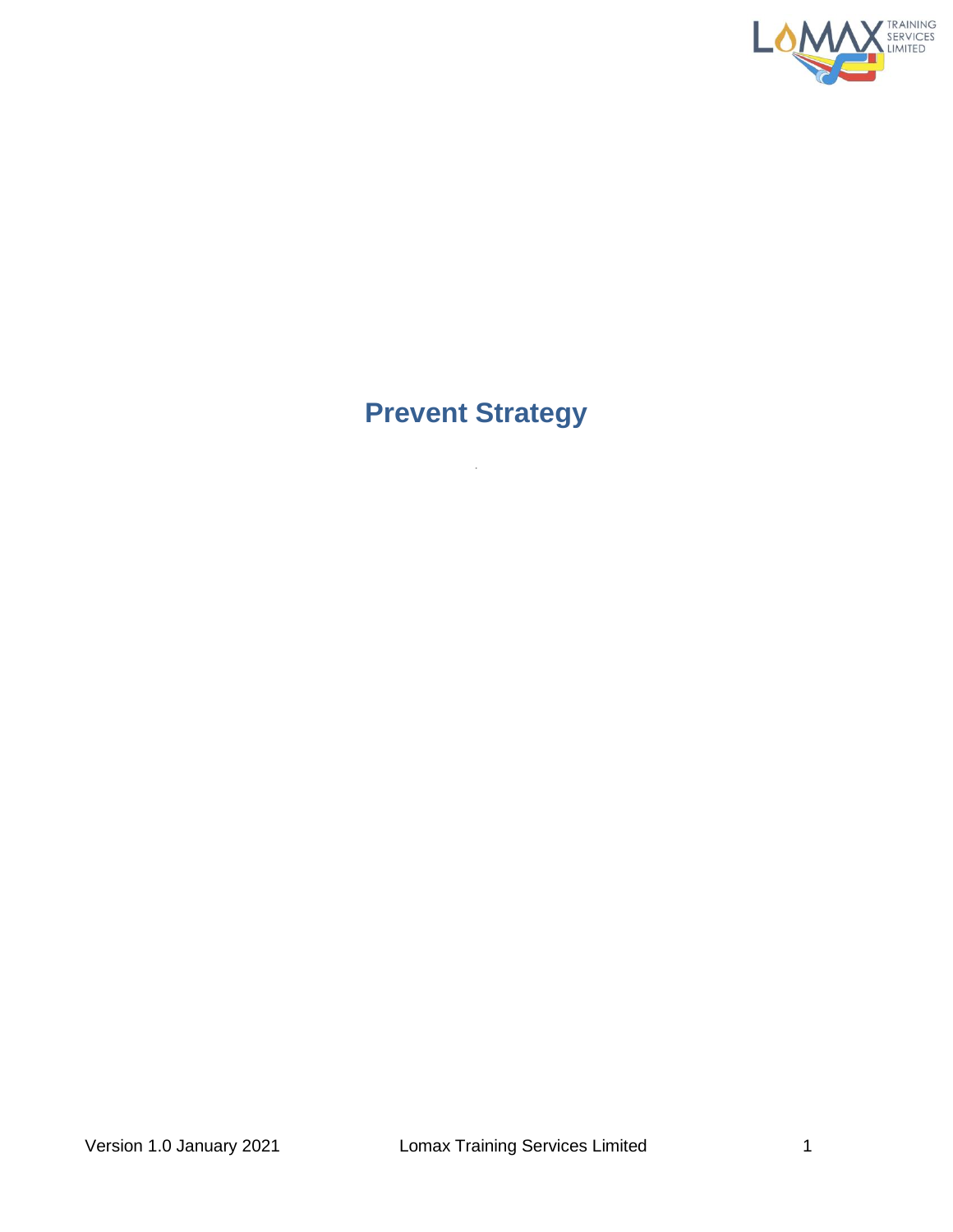

## **Prevent and Counter Terrorism Strategy**

Lomax Training Services Limited takes its responsibilities for safeguarding very seriously. In accordance with the Counter Terrorism and Security Act we have a responsibility to prevent people from being drawn into terrorism and participates fully in such work.

Prevent is a strand of the Government counter terrorism strategy – CONTEST. The UK faces and range of terrorist threats. All the terrorist groups who pose a threat seek to radicalise and recruit people to their cause. The Prevent strategy seeks to: Respond to the ideological challenge of terrorism and aspects of extremism and the

threat faced from those who promote these views.

Provide practical help to stop people from being drawn into terrorism and ensure they are given appropriate advice and support.

Work with a wide range of sectors where there are risks of radicalisation which needs to be addressed, including education, criminal justice, faith, charities, the internet, social media and health.

Lomax Training Services Limited is an independent training provider for the 16+ year age group, including young people from ethnically diverse and socially and economically disadvantaged areas. The age and profile of learners make it crucial to be actively involved in the Prevent strategy.

Lomax Training Services Limited has a part to play in fostering shared values and promoting cohesion. Extremist ideology runs counter to the business and British values which make our community successful such as respect and tolerance for others, the rights of all to live and study free from persecution of any kind, freedom of speech, democracy, the rule of law and equality of opportunity and treatment.

Extremism promotes fear and division and actively seeks to cause destructive relationships between different communities.

This strategy has five key objectives:

- To promote and reinforce internal and British values; to create space for free and open debate; listen and support the learner voice and enable learners to develop their self- knowledge, self-esteem, and self-confidence.
- To promote social cohesion by supporting inter-faith and inter-cultural dialogue and understanding, and to engage all learners in playing a full and active role in wider engagement in society.
- To ensure student safety and that the learning environment is free from bullying, harassment, and discrimination.
- To provide support for learners who may be at risk and appropriate sources of advice and guidance.
- To ensure that learners and staff are aware of their roles and responsibilities in preventing terrorism and radicalisation.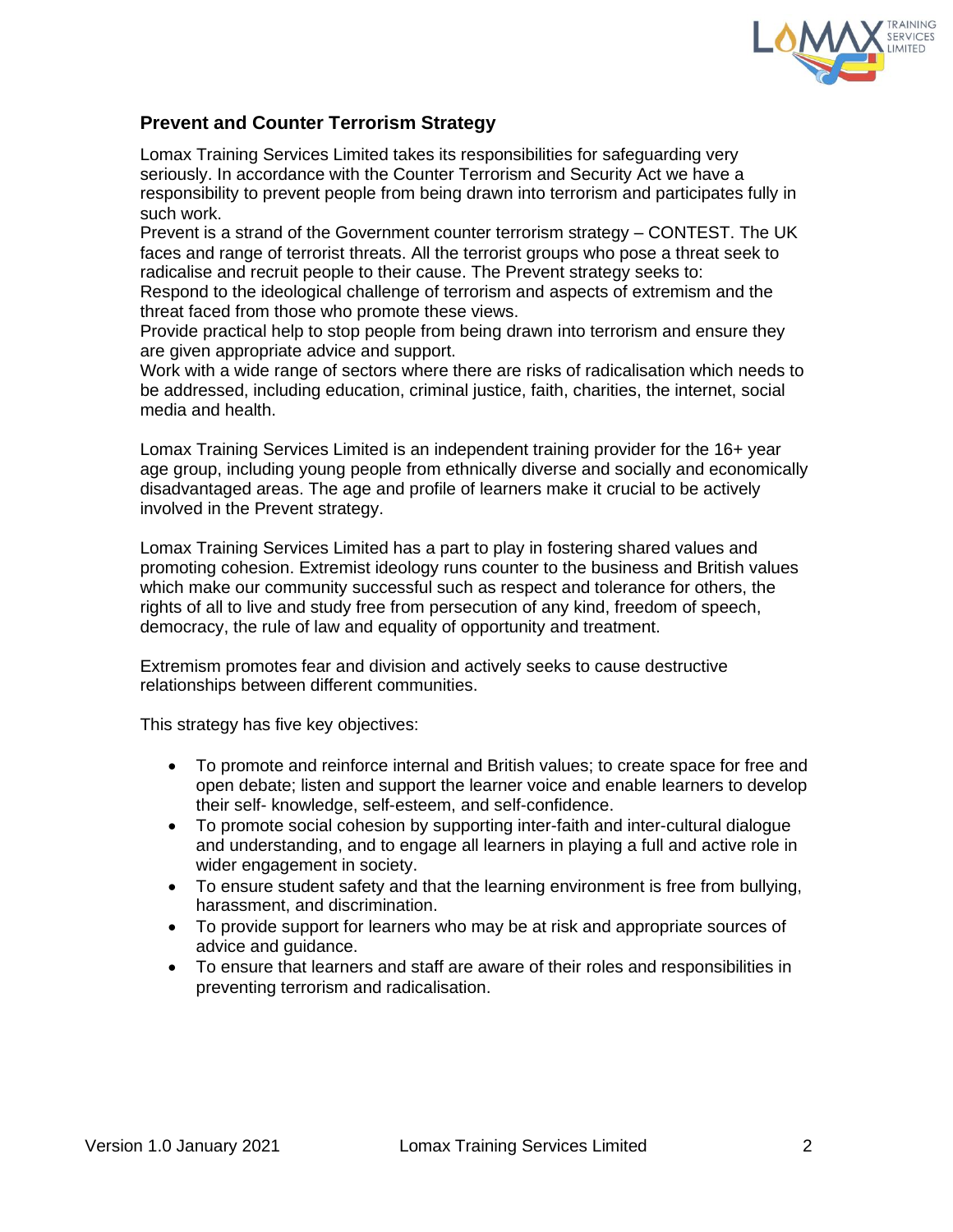

To achieve these objectives, the strategy will concentrate on four areas:

#### **Leadership and Values**

To provide an ethos which upholds core values of shared responsibility and wellbeing for all learners, staff and visitors and promotes respect, equality and diversity and understanding. This will be achieved through:

- Promoting British Values throughout our organisation
- Building staff and learner understanding of the issues and confidence to deal with them
- Actively working with local authorities, police, and other agencies to provide a curriculum which promotes knowledge, skills and understanding to build the resilience of learners, by undermining extremist ideology and enabling learners to acquire a broad knowledge of and respect for public institutions.

This will be achieved through:

- Embedding equality, diversity and inclusion and wellbeing
- Promoting wider skills development such as social and emotional aspects of learning
- Encouraging active citizenship and facilitating learners to accept responsibility for their behavior, show initiative and understand how they can contribute positively to society

#### **Learner Support**

To ensure that staff are confident to take preventative and responsive steps working with partner professionals, families and communities.

This will be achieved through:

- Implementing equality and diversity, safeguarding, anti-bullying strategies and challenging any discriminatory behaviour
- Helping learners and staff know how to access support internally and or through community partners
- Supporting at risk learners through safeguarding and crime prevention processes focusing on narrowing the achievement gap for all learners

## **Managing Risks and Responding to Events**

Lomax Training Services Limited must be able to demonstrate an awareness and understanding of the risk of radicalisation, appreciating that this can change rapidly. Lomax Training Services Limited has used existing mechanisms for understanding the risk of the risk of radicalisation ensuring that the duty is communicated, and that staff understand the risk and have the capabilities to deal with any concerns. To ensure that we monitor risks and are ready to deal appropriately with issues which arise.